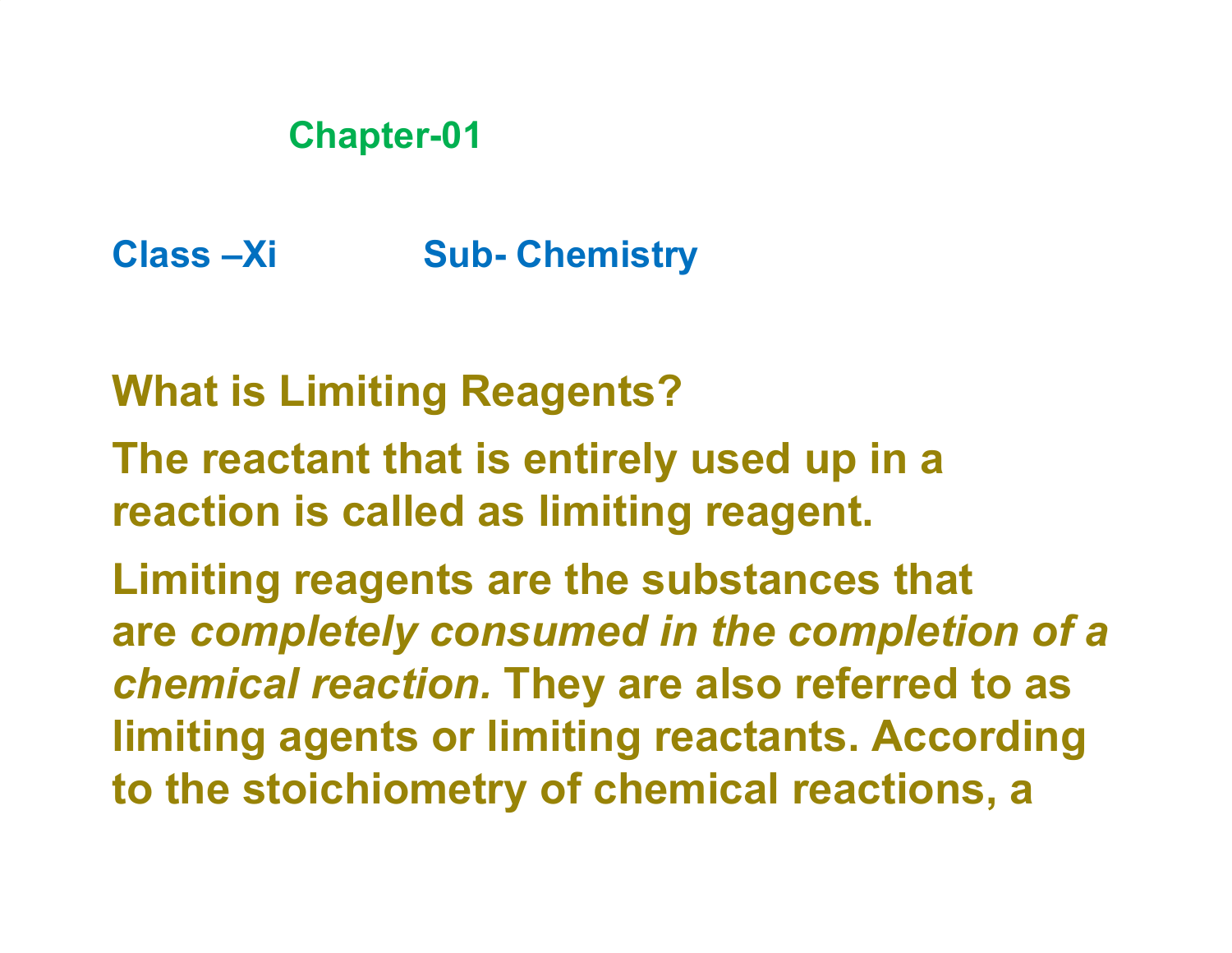**fixed amount of reactants is required for the completion of the reaction. Let us consider the following reaction of formation of ammonia:**

 $3H_2 + N_2 \rightarrow 2NH_3$ 

**In the reaction given above, 3 moles of Hydrogen gas are required to react with 1 mole of nitrogen gas to form 2 moles of ammonia. But what if, during the reaction, only 2 moles of hydrogen gas are available along with 1 mole of nitrogen.**

**In that case, the entire quantity of nitrogen cannot be used (because the entirety of nitrogen requires 3 moles of hydrogen gas to react).**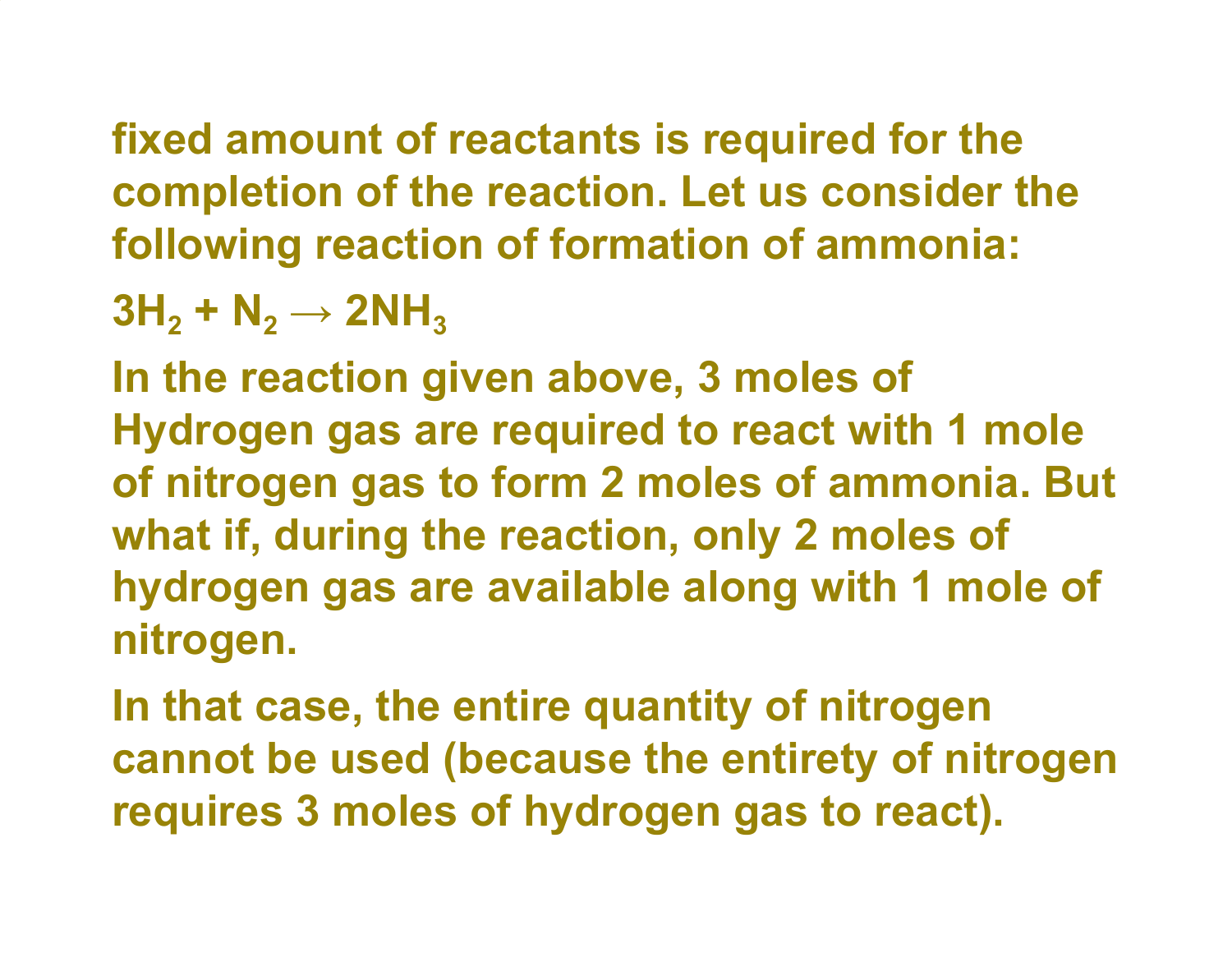**Hence, the hydrogen gas is limiting the reaction and is therefore called the limiting reagent for this reaction.**

**What is Mass per cent?**

**Mass per cent is a way of expressing a concentration or describing the component in a particular mixture. The solution composition can be described in mass percentage which shows the mass of solute present in a given mass of solution. The quantity of solute is expressed in mass or by moles. For a solution, the mass per cent is described as the grams of solute per grams of solution, multiplied by 100 to get the percentage.**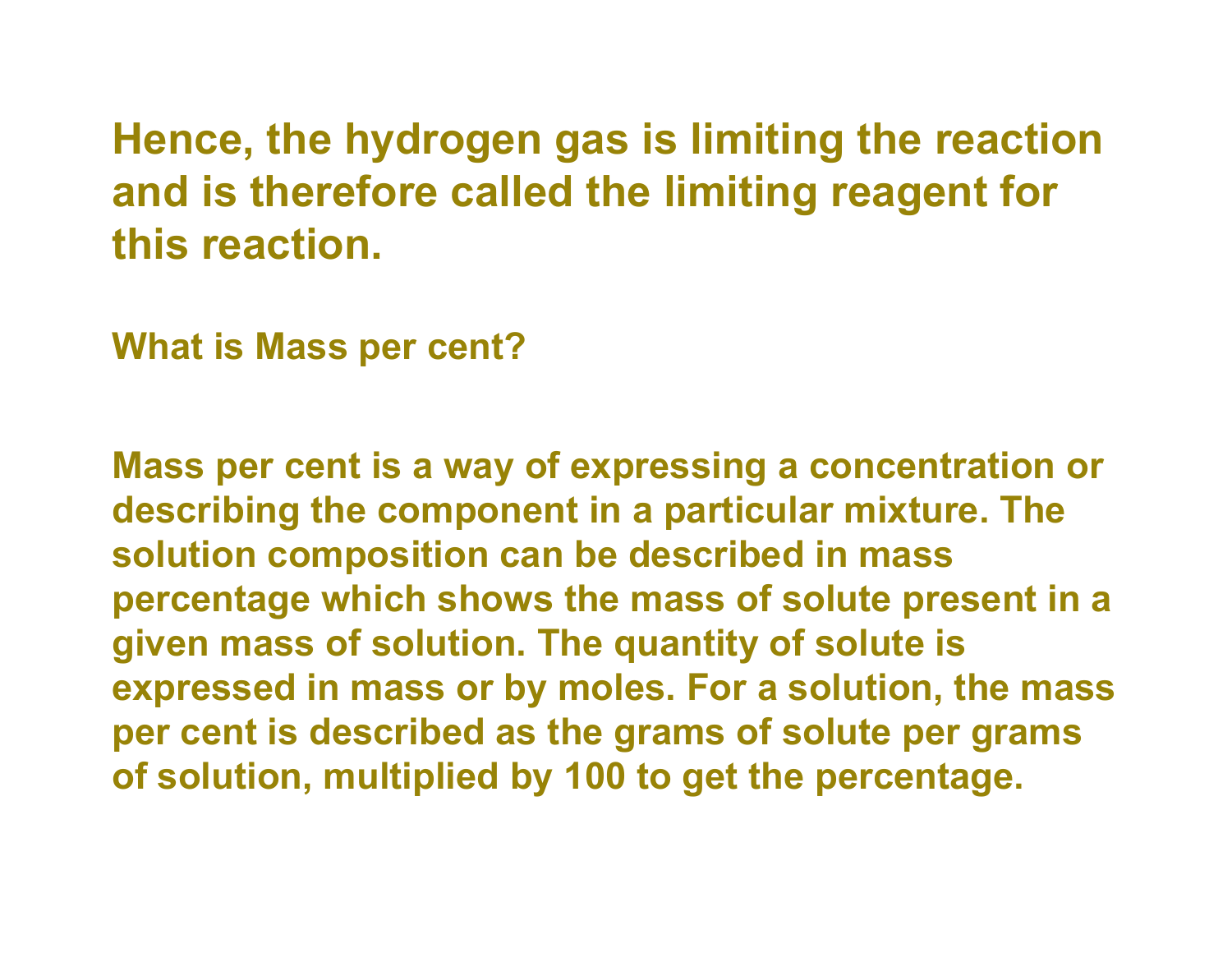### **Mass per cent Formula**

**The Mass per cent formula is expressed as solving for the molar mass also for the mass of each element in 1 mole of the compound. You can determine the mass percentage of each element with these masses.**

## **What is Mole fraction?**

**Mole fraction represents the number of molecules of a particular component in a mixture divided by the total number of moles in the given mixture. It's a way of expressing the concentration of a solution.**

# **Mole Fraction formula**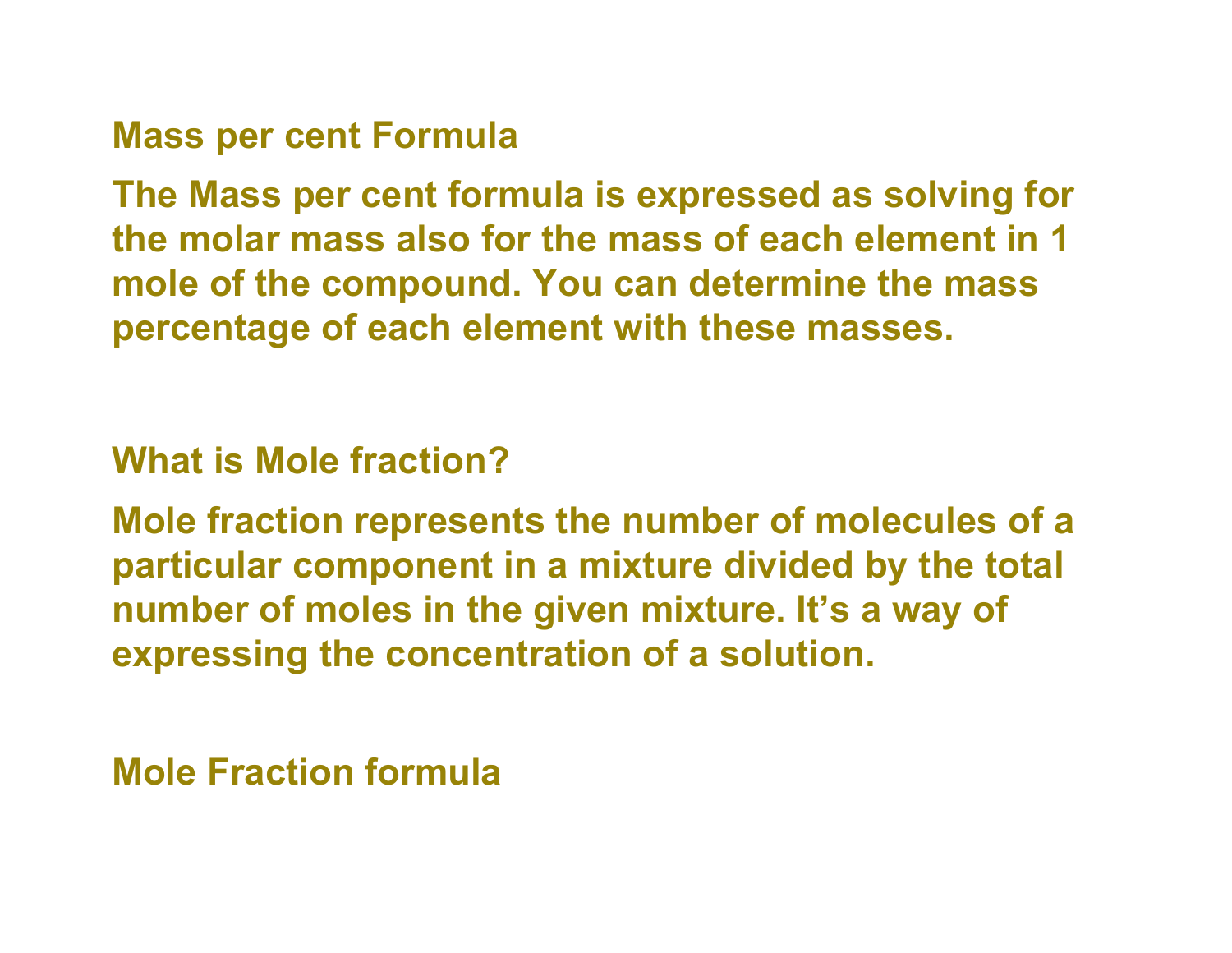**The molar fraction can be represented by X. If the solution consists of components A and B, then the mole fraction is:-**

 $X_A$ =  $n_A/n_A$ + $n_B$ 

**XB=n<sup>B</sup> /nA+n<sup>B</sup>**

**Therefore, the sum of mole fraction of all the components is always equal to one.**

**Please note that mole fraction represents a fraction of molecules, and since different molecules have different masses, the mole fraction is different from the mass fraction.**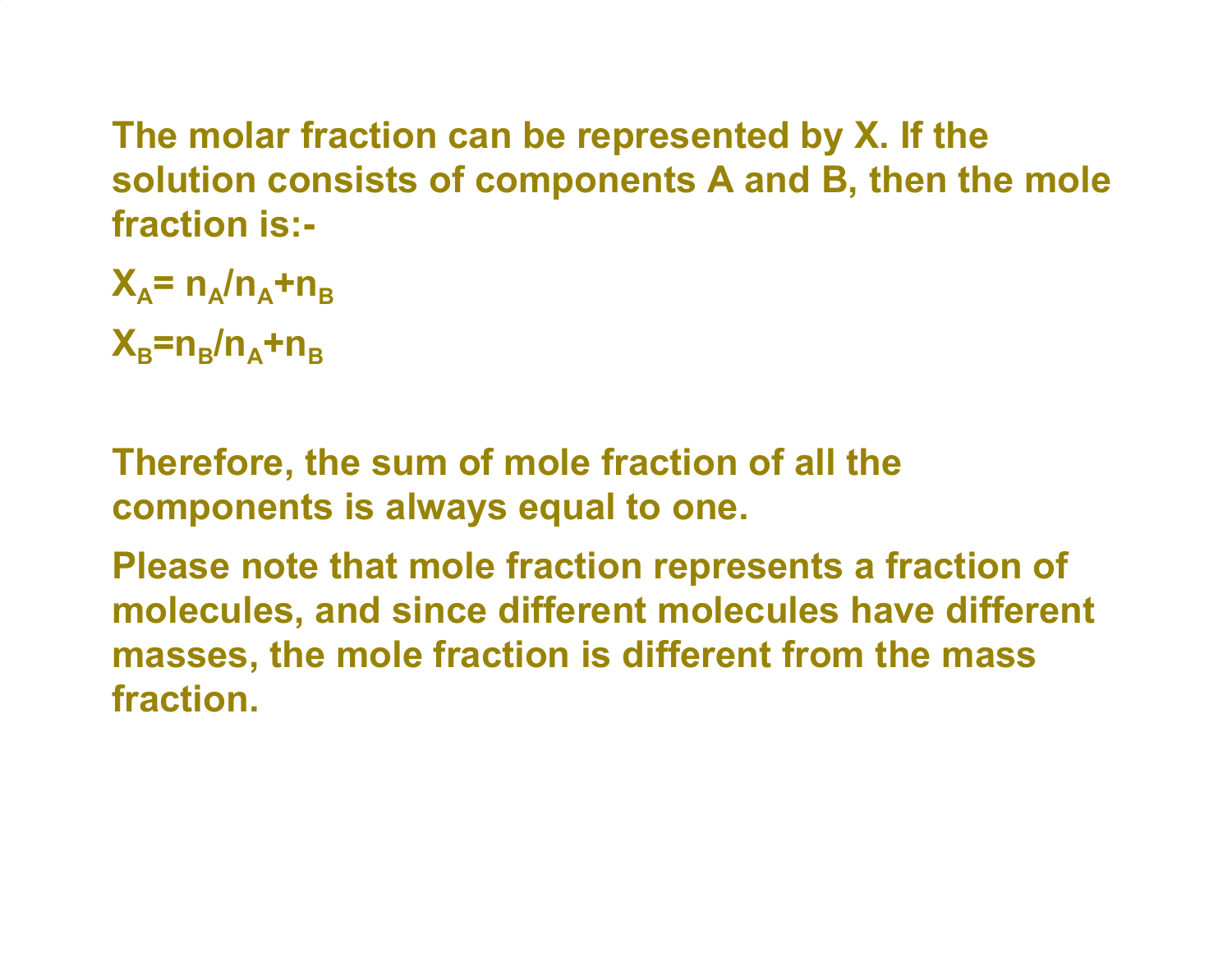### **Molarity**

**It is one of the most widely used unit of concentration and is denoted by M. It is defined as no. of moles of solute present in 1 liter of solution. Thus,**

**Molarity = No. of moles of solute/Volume of solution(in Litres)**

**Mass Per Cent or weight percent (w/w %)**

**It is the ratio of the mass of solute to the mass of solution multiplied by 100 to calculate mass percent. It is also known as weight percent and is represented by (w/w %). You may have seen this symbol on the back of**